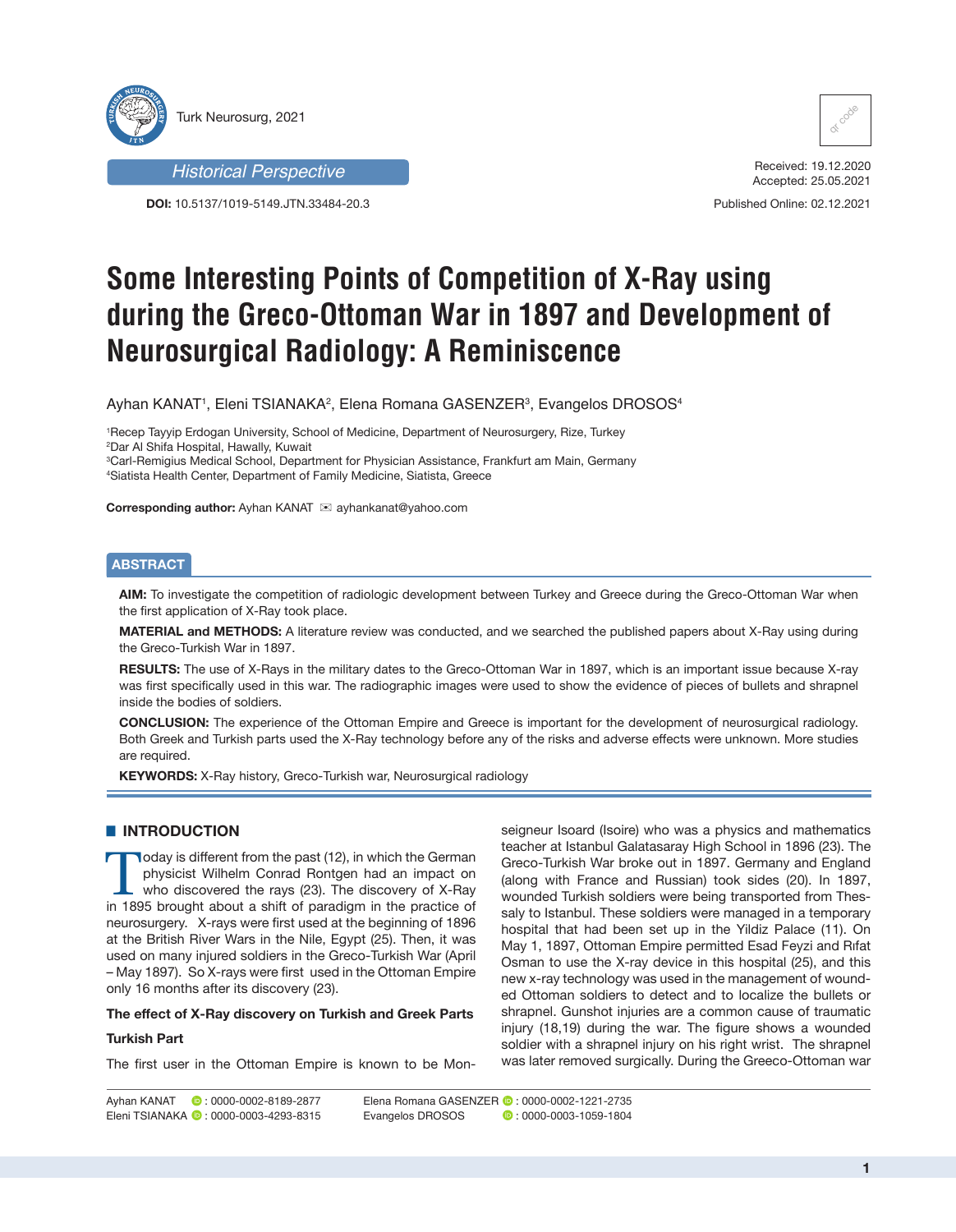in 1897, it was reported that 244 wounded Ottoman soldiers were transferred to Istanbul (25). After ten days, Esad Feyzi and Rıfat Osman started to take X-Ray, and a group of German Red Cross doctors and surgeons were sent to Istanbul with a prototype x-ray machine (11). The German Delegation consisted of eleven members, namely six doctors, two surgeons, three dressers (25). German doctors were surprised to see that X-Ray apparatus had already been being used by Esad Fevzi in the Yildiz Palace (11). The head of the German Redcross delegation was Hermann Küttner from Tübingen University who was one of the most respectable and wellknown surgeons in Germany at the time (25). Dr. Hermann Küttner visited these two Turkish physicians in the hospital in which they worked.

#### **Greek Part**

As noted above, the X-Rays were discovered by Wilhelm Conrad Roentgen in November 1895, and this device was first used by the British Army at the Royal Victoria Hospital in November 1896 (22). In Greece, the first X-Ray was taken by professor Timoleon Argiropoulos in March 1896, then was used by Dr. Francis C. Abbott during the 1897 Greco-Ottoman war (22). At that time, several British volunteers came to Greece and established modern military hospitals (20). A medical team constituted of British doctors, surgeons, and nurses arrived in Athens on May  $4<sup>th</sup>$ , 1897 (25). The medical materials, operation tables, medicine, and the roentgen apparatus were brought to Greece. One of the roentgen apparatus was set up in the area of Phaleron, and was working with electricity supplied from the English Warship Rodney anchored at Piraeus Harbour (20). The other one was set up in the area of Chalkis. They were similar to those used in St. Thomas Hospital in London at the time (20). X-rays of 10 wounded Greek men were taken (20). The soldiers' behavior was based on fear because they considered the machine to be "the work of the devil" (3).

Despite the significant difficulties, like the lack of electricity in Greece at that time, the X-Ray apparatus worked continuously for 6 weeks, allowing Dr. F. Abbott to collect valuable materials (21). Later, he exhibited these materials during the first official meeting of the Roentgen Society in London in November 1897. Two years later, a report based on Dr. F. Abbott's x-Rays experience during the Greco-Turkish war was published in 1897 (1).

#### **The Role of Hermann Küttner and the Contribution of German Surgeons**

Hermann Küttner (1870- 1932) was one of the great German researchers and a famous surgeon in the 19<sup>th</sup> century. He investigated the surgical disease of the cerebral and facial skull. He was a brilliant surgeon, and became a Professor of Surgery at the University of Tübingen in 1900. As a consultant of the German Red Cross when he introduced X-ray diagnostics into war surgery during the Greece-Ottoman War, he was also interested in the problem of neurological surgery, and published some works of early neurosurgery (16). In 1917, during the first world war, when he worked as a general practitioner of the German navy and a consultant surgeon in the field, he performed a resection of a tumor of the cerebellar bridge angle in a naval hospital (14). He begun to promote young surgeons, and helped Ottfried Foerster with the foundation of German neurosurgery (5). Fedor Krause introduced X-ray diagnostics in the special field of neurosurgery (2).

#### **X-ray and Neurosurgery**

The first experiences with the X-ray diagnostics of Hermann Küttner during the Greco-Turkish War formed the basis for the introduction of X-rays as an imaging diagnostic procedure in neurosurgery. Currently, many technologic advancements



**Figure 1:** Soldier Boyabatli Mehmet Efendi and shrapnel on his right wrist taken by Esad Fevzi through X-Ray. The shrapnel was later removed surgically. The figure was taken from the book of Besim and Basekim (4).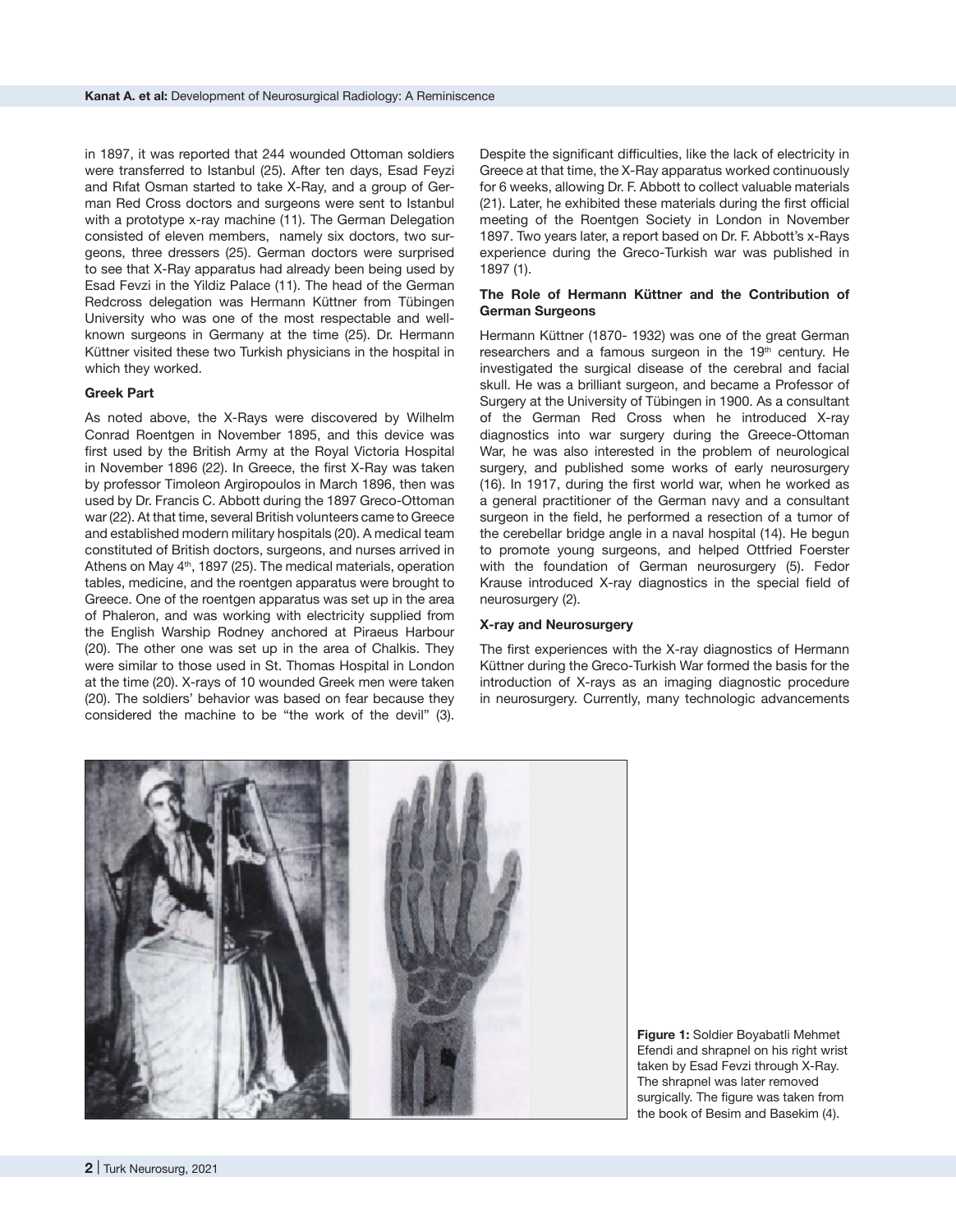have been noted in neurosurgical practice (8), but after the revolutionary discovery of x-rays by Rontgen, many famous neurosurgeons seemed to prefer to use X-rays in traumatic cases with fractures (6). Less than a century ago, two important neurosurgeons named Harvey Cushing and Walter E. Dandy had a major effect on the development of neurosurgery. Cushing started to work at Johns Hopkins Hospital in the fall of 1896 under the pioneering general surgeon William Stewart Halsted. Later, Dandy joined Cushing in this hospital as Cushing's assistant. Williams and Codman were the first physicians who first used x-rays in North America in 1896 soon after its discovery by Wilhelm Conrad Rontgen (6). Cushing foresaw the potential of this discovery almost immediately (10). There is no doubt that Harvey Cushing played an important role in the development of neuro-radiology (10). In February 1896, he wrote to his mother, "Everyone is very excited over the new photographic discovery" (10). In November 1896, Cushing first used recorded the new x-ray in a specific neurologic case (10). He published on the use of x-ray applications in 2 spine cases in 1898 (6). Until 1908, it was observed that Cushing had been pessimistic about the use of x-ray (6). However,1908 was a good year for neurosurgery because 2 major monographs on neurosurgery by Cushing and Edward Archibald, as well as a textbook by Krause that heralded modern surgical technique on neurological structures incorporating x-rays appeared. (6). In An American Text-Book of Surgery, using x-rays to localization of foreign bodies and fractures in difficult cases was mentioned (6). The first neurosurgical textbook named Chirurgie des Gehirns und Rückenmarks was published and translated into English as Surgery of the Brain and Spinal Cord in 1908 (6). Cushing published a series of manuscripts in these years.

#### **Early Adverse Effects**

In April 1896, an X-ray image was taken for a case with an injured foot (24). Her X-ray showed a displaced cuboid bone in her left foot (24), and these images were later assumed to court in an early malpractice suit (24). Another story is about a student at Columbia University. His name is Herbert D Hawks. This student took on a side job of showcasing the novelty of X-rays by placing his head next to the tube to show the transparency of his skull (24). After the continuous exposure to these X-rays, the sunburn effect on his skin was described by this student (24). Many similar adverse effects of x-Ray were noted by other people (24). The burns began to cause this student to feel pain, and the skin began to peel (24). Also, his hair was falling out, his fingernails stopped growing, and his vision was impaired (24). He described these symptoms in the Electrical Engineer Meeting in July 1896 (24). In later years, other ill effects of X-rays were documented, such as radiation sickness, infertility, and malignancies (24).

Other early adverse effects were observed in Rontgen's family. His wife, Bertha, died in 1919, after the years of chronic pain and daily narcotics (24), but Rontgen's death soon occurred. The cause of death was said as an intestinal carcinoma, but this diagnosis was not assumed to be radiation-induced (24). We have a suspicion about the relationship between Rontgen's death and the adverse effect of radiation.

#### **Curiosity 1: Suspected Deaths of Turkish Physicians Who Started to Use X-Ray in the Country**

The use of X-Rays in the military dates to the Greco-Turkish War in 1897 by its implementation on the bodies of the casualties of war, first in Istanbul, and then in Athens utilizing the X-Rays showing evidence of pieces of bullet and shrapnel inside the bodies of soldiers (25). Archival records and sources show that the first radiographic images of the wounded soldiers were taken by the Turkish team led by Dr. Salih Bey (25). Rontgen did not suffer much from x-ray exposure. Probably because his experiment was over a few years, his x-ray tubes were shielded with metal boxes. He was well aware of harmful biological effects, experienced by other early workers. Harmful biological effects of X-Ray devices were conveyed to British scientists after a meeting with Rontgen in 1898 (17). It was too late for the Turkish and Greek parts because Turkish and Greek physicians used the X-rays likely without knowing its hazardous effect in the 1987 Greco-Ottoman war. After using the X-ray, suspected deaths occurred. One of them is the death of Dr. Esad Fevzi. He died in 1901 (4). The cause of his death was reported to be sepsis due to erysipelas. We have a suspicion about the cause of Dr. Esad Fevzi's death because the harmful effects and protection methods from the harmful effect of X-rays were unknown in those early years (22). The medical history will always remember him with his very short span of life (22). He wrote a book named "Roentgen Rays, its Medical and Surgical Application" in 1898 (22). This is the first book ever written on X-rays in Turkey and the world (22). Later, succeeding Sufyan Bey, Dr. Ibrahim Vasif, who worked as an assistant of Esad Fevzi at the same laboratory, died of cancer. His death was probably due to the adverse effect of X-rays. His friend, Dr. Sevki Bey, from the same department (22) also died with the same suspicion. Another Ottoman Physician Dr. Rasih Emin also died of cancer. The cause was reported as radiodermatitis (22). Currently, neurosurgery has gone through moments of great renewal (9), but until the late 19th century, only external direct observation of the cranium or other part central nervous system could only be made. At that time, neurosurgeons had limited diagnostic tools (7). It is not possible to find a definitive death cause of Turkish physicians who were a beginner of the X-Ray using in the Ottoman Empire. Autopsy procedure is important in such suspicion deaths as the real cause cannot be determined without an autopsy report (13). Otherwise, the speculations will continue.

### **Curiosity 2: Why were the Ottoman Empire and Greece Chosen as the First Countries to Use X-Ray Device?**

A question may arise about why German and British physicians did not use this new radiology technique into practice in their country, while Turkish and Greek physicians used the X-rays likely without knowing its hazardous effects in the 1987 Greco-Ottoman war. As a result, many suspected deaths of Turkish physicians who started to use X-Ray in the Ottoman Empire were reported. There is no doubt that the Turkish-Greece war of 1897 led to changes in radiological examination and clinical use of X-Ray (22).

Later, some manuscripts were published by German and English physicians after the Turkish Greece war (1,15). One of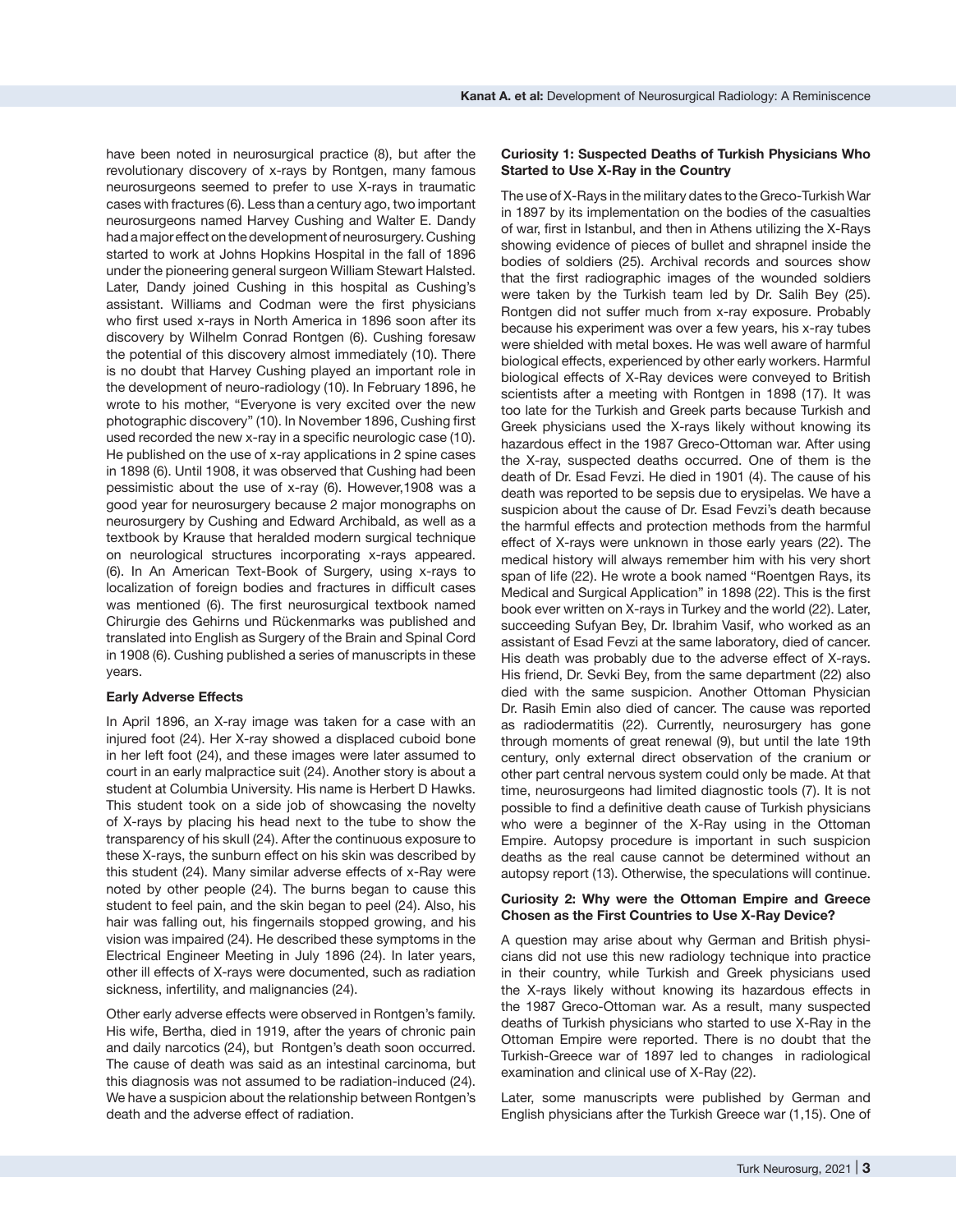them was published by German Hermann Küttner on using x rays during the Greco-Turkish War. His observations focused especially on the nervous system and appeared in the German journal Beitraege zur klinischen Chirurgie in 1898 (15). A second manuscript on the Greco-Ottoman War experience was published by English Physician Francis Charles Abbott in the Lancet of 1899 (1). English doctors started to take radiological images in Greece later on, in the middle of June 1897 (25).

## █ **CONCLUSION**

Greco-Ottoman War (1897) is an important war for radiology because those radiographic imaging techniques were first used extensively on wounded soldiers soon after the discovery of X-rays in 1896. There was a competitive effort between Turkish and Greek Parts. It is well known that the Roentgen technique had entered clinical practice well before the Greco-Turkish War, but the military experience during the Greco-Ottoman war in 1897 had likely an impact on the development of civil neuroradiology and neurosurgery. It is well known that the Roentgen technique had entered clinical practice well before the Greco-Turkish war. For instance, Fedor Krause in Altona had used a Roentgen device since the spring of 1896, and others like Hermann Kuettner in Tuebingen, Harvey Cushing in Baltimore, Victoria Hospital near Southampton, and Francis Abbott in London installed their devices in the same year. This does not preclude the widespread skepticism prevailing for many years in civil as well as military medicine.

In the history of diagnostic neuroradiology, the invention of X-ray is an important event in the very early  $20<sup>th</sup>$  century. The first point of this paper is related to the pioneering use of X-ray imaging by both sides during the Greco-Ottoman war of 1897 only 16 months after Wilhelm Conrad Roentgen had presented his discovery to the public. The experience of the Ottoman Empire and Greece is important for this issue as they were using the technology before any of the risks were understood. The fact that physicians of the Ottoman Empire belong to the true pioneers of X-Rays may be readily overlooked in Western countries, so we underlined the significance of this event. More studies are needed.

## █ **AUTHORSHIP CONTRIBUTION**

**Study conception and design:** AK

**Data collection:** ERG

**Analysis and interpretation of results:** ED

**Draft manuscript preparation:** ET

**Critical revision of the article:** AK

**Other (study supervision, fundings, materials, etc...):** AK

All authors (AK, ET, ERG, ED) reviewed the results and approved the final version of the manuscript.

### █ **REFERENCES**

- 1. Abbott F: Surgery in the Greeco-Turkish war. Lancet 153:80- 83, 1899
- 2. Bacigaluppi S, Bragazzi NL, Martini M: Fedor Krause (1857– 1937): The father of neurosurgery. Neurosurg Rev 43(6):1443- 1449, 2020
- 3. Baltas CS, Balanika AR, Kelekis N, Fezoulidis IV: The roots of radiology in Greece. JBR-BTR 93: 267–270, 2010
- 4. Besim A, Basekim CC: Dr. Esad Feyzi̇ Bey.Türk Radyolojisinin Öncüsü. Eskisehir: Nisan Kitabevi, 2018
- 5. Collmann H, Halves E, Arnold H: Neurochirurgie in Deutschland von 1880 bis 1932. In: Arnold H (ed), Neurochirurgie in Deutschland: Geschichte und Gegenwart: 50 Jahre Deutsche Gesellschaft für Neurochirurgie. Blackwell-Wiss.-Verlag 2001: 25–77
- 6. Elhadi AM, Kalb S, Martirosyan NL, Agrawal A, Preul MC: Fedor Krause: The first systematic use of X-rays in neurosurgery. Neurosurg Focus 33:E4, 2012
- 7. Gasenzer ER, Kanat A, Neugebauer E: The unforgettable neurosurgical operations of musicians in the last century. World Neurosurg 101:444-450, 2017
- 8. Gasenzer ER, Kanat A, Neugebauer EAM: First report of awake craniotomy of a famous musician: Suprasellar tumor surgery of pianist Clara Haskil in 1942. J Neurol Surg A Cent Eur Neurosurg 78:260-268, 2017
- 9. Gasenzer ER, Kanat A, Ozdemir V, Neugebauer E: Analyzing of dark past and bright present of neurosurgical history with a picture of musicians. Br J Neurosurg 32(3):303-304, 2018
- 10. Gunderman RB, Seymour ZA: Harvey W. cushing. AJR Am J Roentgenol 194:296-298, 2010
- 11. Gursel ZD: Thinking with X-rays: Investigating the politics of visibility through the ottoman Sultan Abdülhamid's photography collection. Vis Anthropol 29:229-242, 2016
- 12. Kanat A: Wrong-site craniotomy. J Neurosurg 119(4):1079- 1080, 2013
- 13. Kanat A, Kayaci S, Yazar U, Yilmaz A: What makes Maurice Ravel's deadly craniotomy interesting? Concerns of one of the most famous craniotomies in history. Acta Neurochir (Wien) 152:737-741, 2010
- 14. Küttner H: Erfolgreiche Operation einer Kleinhirn-Brückenwinkelgeschwulst im Felde. DMW-Deutsche Medizinische Wochenschrift 43:513–514, 1917
- 15. Küttner H: The importance of Roentgen rays in war surgery based on experience in the Greco-Turkish war of 1897. Beitr Klin Chir 20:167-230, 1898
- 16. Küttner H: Ueber Hirnpunktion und Trepanation. DMW-Deutsche Medizinische Wochenschrift 35:465-469, 1909
- 17. Mould RF: A century of X-rays and radioactivity in medicine with emphasis on photographic records of the early years, 1<sup>st</sup> ed. CRC Press, 1993
- 18. Ozdemir B, Kanat A, Batcik S, Batcik OE, Celiker M, Kayayurt K: Unilateral isolated hypoglossal nerve palsy caused by gunshot injury. J Craniofac Surg 29:424-426, 2018